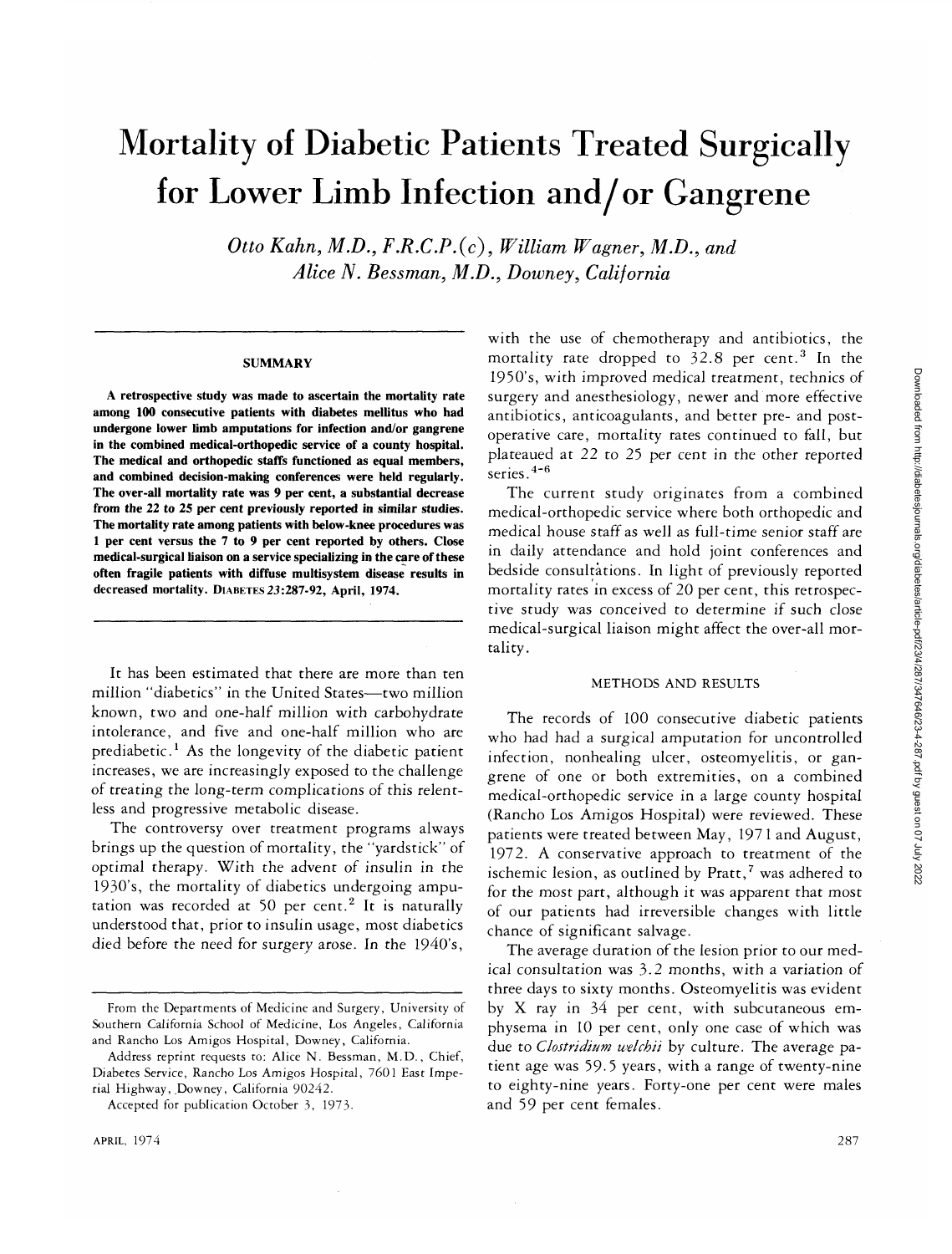The duration of diabetes, as diagnosed by carbohydrate intolerance, averaged thirteen years, with twelve newly discovered cases. Obesity was present in 48 per cent of the cases by actuarial standards; 46 per cent had normal weight. In 6 per cent, data were not recorded.

In most of the patients in our series, the diabetes was controlled by diet and a hypoglycemic agent. Forty-three per cent required diet and an oral agent. A surprisingly equal number (43 per cent) required diet and parenteral insulin. A small number (13 per cent) were controlled by diet alone. One per cent were of the "brittle" variety. Diabetes became more difficult to manage (needing greater dosages of hypoglycemic agents) in over 80 per cent of our treatment group with the acute stress of their illness.

Almost all of our patients had clinical evidence of vascular disease. Cardiovascular disease was foremost at 63 per cent, overt renovascular disease was next at 50 per cent, ophthalmologic vascular (retinopathy and cataracts) disease was noted in 59 per cent, peripheral vascular disease in 44 per cent, and cerebrovascular disease was evident in 24 per cent (see table 1). The above vascular diseases were diagnosed in cases of organ infarction or ischemia and/or abnormal historical-physical findings, or objective laboratory tests. Usually, several abnormalities were evident with a great deal of overlapping complications. The distribution of limb lesions was found to be greatest in the toes at 44 per cent, 38 per cent involved the whole foot, 13 per cent the legs, and 9 per cent the heel only. Overt gangrene was present in over 41 per cent of patients at time of admission, increasing slightly during in-hospital treatment. Right lower limbs were more often affected than left, 64 per cent versus 59 per cent (see table 2).

Forty-three per cent of patients in our study had systemic toxemia on admission, as judged by leukocytosis, tachycardia, and febrile reaction. Mild

TABLE 1 Complicating Factors

| Vascular Disease*   | Per cent | Infections*           | Per cent |
|---------------------|----------|-----------------------|----------|
| Cardiac             | 63       | Staphylococcus Aureus | 28       |
| Renal               | 50       | Proteus Vulgaris      | 28       |
| Eye                 | 59       | Klebsiella            | 23       |
| Peripheral Vascular | 44       | Escherichia Coli      | 18       |
| Cerebral            | 24       | Enterococci           | 18       |
|                     |          | Alpha Streptococcus   | 16       |
|                     |          | <b>Bacteroides</b>    | 9        |
|                     |          | Pseudomonas           |          |

\*Patients had more than one vascular complication or infecting organism.

TABLE 2

| Per cent<br>of total | Amputation*         | Per cent<br>of total           |  |  |  |  |
|----------------------|---------------------|--------------------------------|--|--|--|--|
| 44                   | Below knee          | 44                             |  |  |  |  |
| 9                    | Local resections    | 25                             |  |  |  |  |
| 38                   | Symes I             | 19                             |  |  |  |  |
| 13                   | Symes II            | 17                             |  |  |  |  |
|                      | Above knee          | 14                             |  |  |  |  |
|                      | Trans-knee          | 13                             |  |  |  |  |
|                      | Incision & drainage | 5                              |  |  |  |  |
|                      | Transmetatarsal     | 5                              |  |  |  |  |
|                      |                     | Sites of Lesion and Amputation |  |  |  |  |

\*Patients had more than one lesion and procedure.

ketoacidosis was present in only 3 per cent; this was treated aggressively on admission and consequently became well compensated prior to surgery.

Almost all amputations, however minor, were administered under general "endotracheal closed circuit" anesthesia with intravenous barbiturate induction. The choice of anesthesia was solely that of the anesthesiologist and was predicated primarily on past experience, proficiency, and familiarity of the chosen method. The below-knee (BK) site was the most prevalent at 44 per cent, local resections were next at 25 per cent. These resections consisted of toe amputations, metatarsal head resections and ray resections. Symes I and II were performed in 19 per cent and 17 per cent of the patients, respectively. Above-knee (AK) amputation was often a secondary procedure undertaken in 14 per cent of the patients, trans-knee (TK) next in 13 per cent, and other sites with various combinations (except formal Gritti-Stokes<sup>8</sup>) were performed in 6 per cent. Transmetatarsal and primary incision and drainage were 5 per cent each (table 2). Many of the above procedures were primary, needing a secondary and even tertiary procedure before ultimate control and healing of the basic problem were accomplished.

The site of amputation was determined by a single group of orthopedists in consultation with their medical colleagues, usually without the aid of angiography. Incision and drainage were done if it was felt that there was no offending bony prominence and no underlying osteomyelitis. Local resections were performed if (1) it was thought that an underlying bony prominence was the precipitating cause of the lesion, or (2) osteomyelitis was diagnosed, and (3) more radical surgery was not necessary. Symes procedures were felt to be indicated where local resection would be inadequate if (1) infection was limited to the forefoot, (2) a good heel pad was present, and (3) hair growth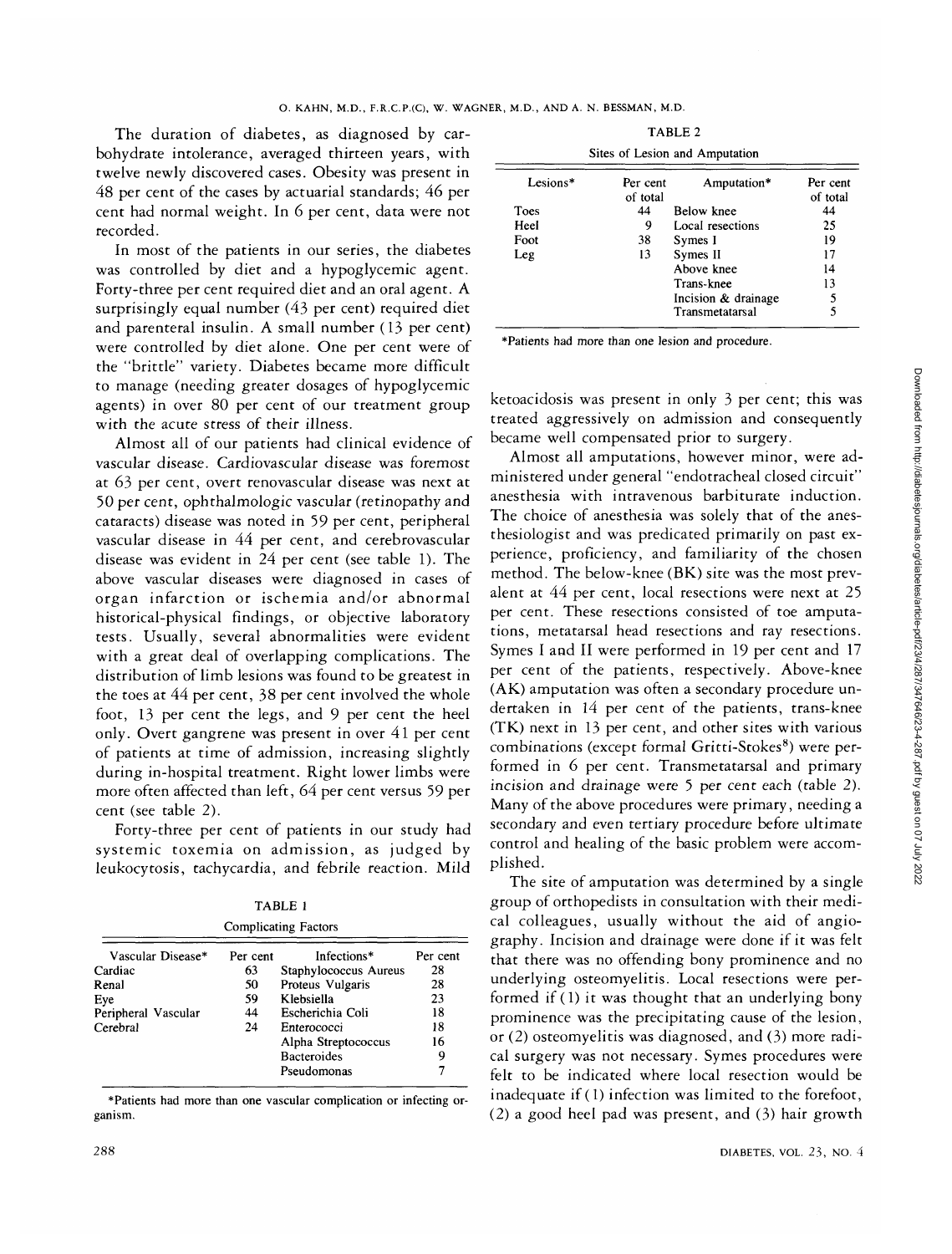was present distally (toes, lower part of leg), indicating adequate blood supply. Presence of peripheral pulses (dorsalis pedis) was preferred but not mandatory. Absence of symptoms of intermittent claudication was required. Below-knee operations were performed in patients in whom the criteria for Symes procedures were not met, who were candidates for procedure below the knee, and who were potential ambulators. Trans-knee surgeries were carried out primarily in patients who were not potential ambulators. Above-knee amputations were done as secondary procedures in 60 per cent of the cases and for the usual indications. The lowest level which was thought to permit stump viability was selected in order to maximize rehabilitation potential.

Angiography was not accomplished for the most part because of the extent of clinically apparent small vessel disease. Angiography was done in those patients with absent dorsalis pedis pulses and symptoms of large vessel disease.

The average length of in-hospital care was 2.03 months, with a range of four days to nine months, for each patient illness.

Even though most patients were taking antibiotics systemically, cultures of the lesions were obtained on admission. These revealed *Stapbylococcus aureus* and *Proteus vulgaris* most common at 28 per cent each, *Klebsiella* 23 per cent, *E. coli* and *enterococci* 18 per cent each, *alpha streptococci* 16 per cent, *bacteroides* 9 per cent, and *pseudomonas* 7 per cent. Mixed flora of the lesions were in the majority (table 1).

The over-all in-hospital mortality was 9 per cent with six cardiac and three septicemic-pneumonic deaths postulated (postmortem examination was obtainable in 56 per cent). A summary of the data of the patients who died can be seen in table 3.

#### DISCUSSION

This retrospective study, although limited in many respects, has revealed some interesting and provocative trends.

The duration of the lesion prior to medical consultation (3.2 months), a very controversial issue,<sup>7-9</sup> still remains unresolved by our study. It is felt, however, that early, aggressive treatment of a well localized superficial lesion might be successful with a conservative medical treatment program as outlined by Collens et al.<sup>10</sup> and might postpone surgical amputation for some years. Decreased morbidity-mortality with better rehabilitation potential is also possible.

The patient population considered here is similar to

that of others.<sup>4-6</sup> The duration of diabetes, severity of infection, pre-existing illnesses and types of surgeries performed were similar to these parameters in the above-mentioned reports. For example, the ages of the patients were remarkably similar. Ecker<sup>5</sup> reports that of his patients, the majority were in the sixth and seventh decades with an age range of thirty-seven to eighty-five years (our age range was twenty-nine to eighty-nine, see above).

Contrary to popular belief, less than half of our patients were obese (48 per cent). It would seem, therefore, that exogenous obesity is not the most common etiologic factor in "adult onset diabetes" and has little effect on the genesis of premature diabetic complications, but perhaps makes diabetes easier to diagnose and more difficult to treat. However, the nutritional state of our patients in the earlier course of their disease is unknown.

The diabetes in the study group was relatively stable, and in a small number of patients, was being controlled by diet alone. The majority (86 per cent) needed diet and a hypoglycemic agent; half of these were on oral agents and half on insulin. A surprisingly small fraction (1 per cent) was of the "brittle" variety. It was not surprising, however, to find that almost all the patients needed greater dosages of hypoglycemic agents when challenged with the stress of their illness, even though the illness was of long duration in most cases.

The severity and distribution of the lesions were similar to those reported by Collens et al.<sup>10</sup> Osteomyelitis was present in slightly over one third of the patients, and the average duration of the lesion was 3.2 months. These two factors bespeak an extensive chronic disease process. The incidence of subcutaneous gas in these patients is somewhat high (10 per cent)<sup>11</sup> but very plausible in view of the duration of the lesion and probable foot care prior to medical consultation. Wound cultures were obtained whenever possible and revealed'mixed flora, usually containing gram negative rods, some very resistant to all antibiotics. Only one patient with subcutaneous gas harbored *Clostridium tvelchii.*

Almost all of our study group had evidence of severe vascular disease with organ compensation, nevertheless, being present for the most part. Cardiovascular disease was most common at 63 per cent with the highest incidence also of minor decompensation, e.g. mild congestive failure and dysrhythmias. Ophthalmologic and renal disease were second and third with 59 per cent and 50 per cent, respectively, followed by peripheral and cerebrovascular disease at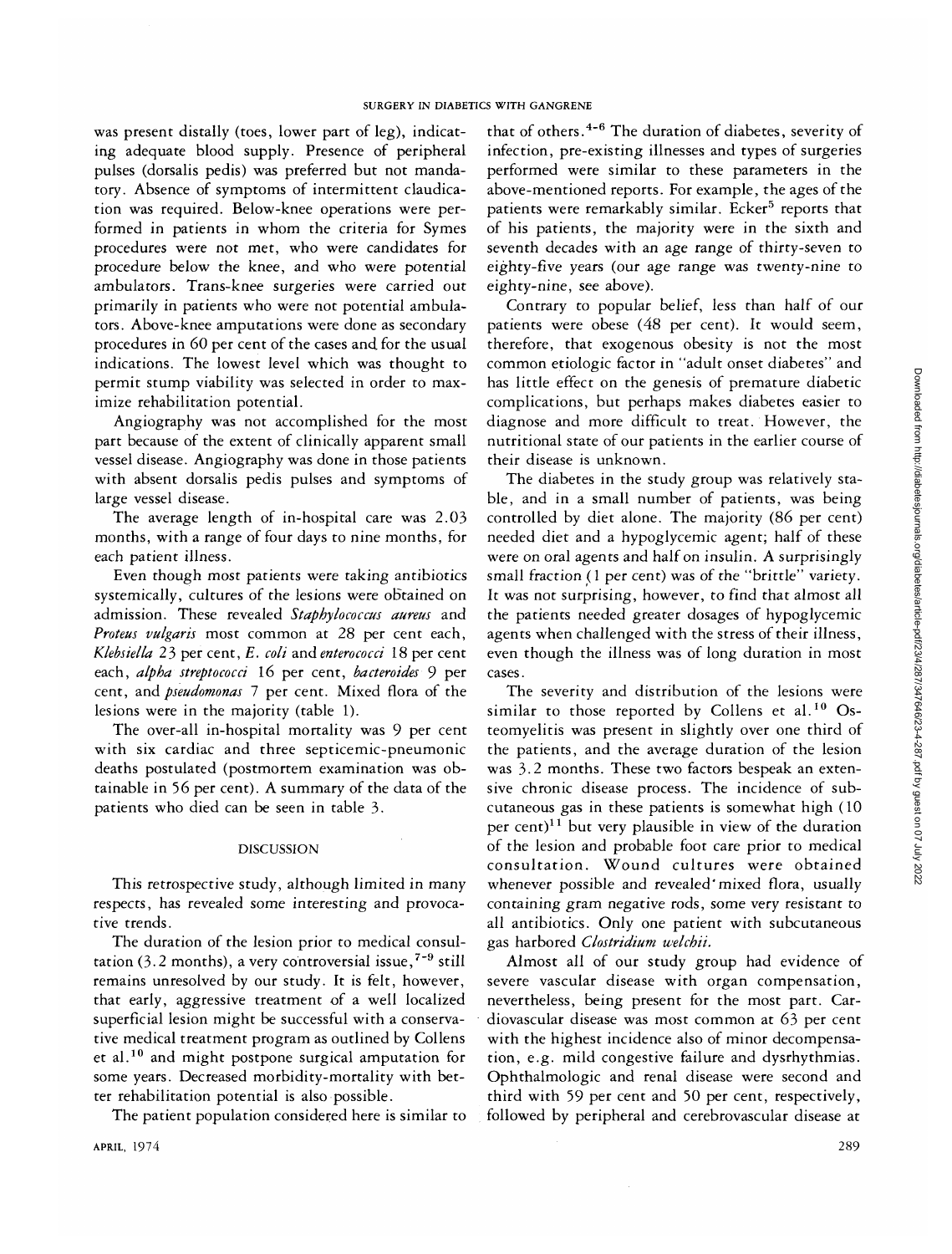| Patient                    | Age | Sex | Diagnosis on<br>admission                                                     | Pre-existing<br>conditions                                                                | Type of<br>surgery          | Postoperative<br>course                                            | Date of<br>surgery                                                       | Date of<br>death | Cause of death<br>$(* =$ Autopsy)                                                                                      |
|----------------------------|-----|-----|-------------------------------------------------------------------------------|-------------------------------------------------------------------------------------------|-----------------------------|--------------------------------------------------------------------|--------------------------------------------------------------------------|------------------|------------------------------------------------------------------------------------------------------------------------|
| $\mathbf{1}$               | 79  | M   | wet gangrene,<br>foot                                                         | $C.H.F.$ (comp.),<br>old M.I.,                                                            | T.K.                        | benign,<br>sudden death                                            | $4 - 7$                                                                  | $4 - 21$         | Acute M.I.,<br>A.S.H.D.,                                                                                               |
| $\overline{c}$             | 82  | F   | wet gangrene,<br>foot                                                         | renal disease<br>emaciation,<br>myocard. isch.,<br>multiple<br>infected<br>pressure sores | T.K.                        | continued<br>septic,<br>unresponsive                               | $3 - 18$                                                                 | $3 - 30$         | D.M.<br>*Ventricular<br>fibrillation,<br>A.S.H.D.,<br>Septicemia,<br>D.M.                                              |
| 3                          | 81  | M   | wet gangrene,<br>foot                                                         | old M.Ischemia<br>A.S.H.D.<br>septicemia                                                  | A.K.                        | stump<br>healing<br>acute pyelo.                                   | $4 - 26$                                                                 | $5 - 25$         | *Diffuse myocardial<br>fibrosis.<br>Acute pyelonephritis<br>with sepsis,<br>D.M.                                       |
| 4                          | 66  | F   | bilateral<br>gangrene,<br>feet                                                | C.B.S.<br>multiple<br>infected<br>pressure sores,<br>contractures                         | <b>Bilateral</b><br>A.K.    | continued<br>septic                                                | $5 - 15$                                                                 | $6-23$           | Klebsiella pneumoniae,<br>pressure sores,<br>Sepsis,<br>D.M.                                                           |
| 5                          | 66  | М   | gangrene of<br>great toe,<br>cellulitis                                       | A.S.H.D.<br>sympathectomy                                                                 | <b>Symes</b>                | 7-7 Acute M.I.<br>7-8 peripheral<br>embolus,<br>Wound $\downarrow$ | $6 - 25$                                                                 | $7 - 15$         | Cardiogenic shock,<br>Acute M.I.-one<br>week duration,<br>D.M.                                                         |
| 6                          | 63  | М   | ulcer,<br>ankle & toe                                                         | left A.K.<br>5 yrs. P.T.A.                                                                | T.K.<br>raised<br>to A.K.   | A.K. clean by<br>$7 - 22$                                          | $6 - 15$<br>7-6                                                          | $8 - 15$         | Cardiac arrest,<br>D.M.                                                                                                |
| 7                          | 64  | F   | gangrene all<br>toes<br>(one foot)                                            | A.S.H.D.,<br>C.H.F.,<br>pleural effusion<br>old M.I. $(2)$<br>A.K. 1 yr.<br>P.T.A.        | T.K.                        | continued<br>C.H.F.,<br>wound healing<br>well                      | $5 - 19$                                                                 | $6 - 20$         | *A.S.H.D. $(90\%$<br>closure ant. desc.<br>coronary),<br>Pleural effusion<br>(bilat.),<br>D.M.                         |
| 8                          | 62  | F   | bone cyst                                                                     | <b>B.K.</b> 6 yrs.<br>P.T.A.,<br>renal disease,<br>A.S.H.D.                               | open<br>biopsy              | focal seizures<br>$8-3$                                            | $7 - 23$                                                                 | $8-9$            | *Bronchopneumonia<br>Uremia-diabetic<br>nephropathy<br>Infarction &<br>degeneration various<br>parts of brain,<br>D.M. |
| 9                          | 61  | M   | embolus                                                                       | B.K. 1 yr.<br>P.T.A.,<br>Endarterectomy<br>(unsuccessful),<br>2 wk. P.T.A.                | T.K.                        | Wound $\mathsf{\downarrow}$<br>bronchopneumonia<br>2 wk. postop.   | $3 - 22$                                                                 | $4 - 5$          | *Infection, amputated<br>stump $(L)$<br>Pneumonia, bilateral,<br>Septicemia,<br>Pseudomonas,<br>D.M.                   |
| C.H.F.<br>Comp.<br>M.I.    |     |     | = Congestive Heart Failure<br>$=$ Compensated<br>$=$ Myocardial Infarction    |                                                                                           | C.B.S.<br>P.T.A.            | Wound $\mathcal{L}$                                                | $=$ Chronic Brain Syndrome<br>$=$<br>$=$ Prior to Admission              | Wound Breakdown  |                                                                                                                        |
| A.S.H.D.<br>D.M.<br>Pyelo. |     |     | = Arteriosclerotic Heart Disease<br>= Diabetes Mellitus<br>$=$ Pyelonephritis |                                                                                           | T.K.<br>A.K.<br><b>B.K.</b> |                                                                    | Through Knee<br>$=$<br>Above Knee<br>$\qquad \qquad =$<br>$=$ Below Knee |                  |                                                                                                                        |

**TABLE** 3 **Summary of Operative Mortality**

44 per cent and 24 per cent, respectively. The incidence of these vascular complications is similar, with minor modifications, to that in other reported series.<sup>12</sup>

It should be appreciated that a great deal of overlap is present, since in excess of 50 per cent had overt evidence of three organ system involvement—a very

significant factor in patient mortality. Pulmonary disease was also present in a substantial number of patients, with poor objective documentation in approximately one-third. None of the patients with pulmonary disease was decompensated prior to surgery, however. Rare cases of frank pneumonia had satisfactorily responded to therapy preoperatively. Other un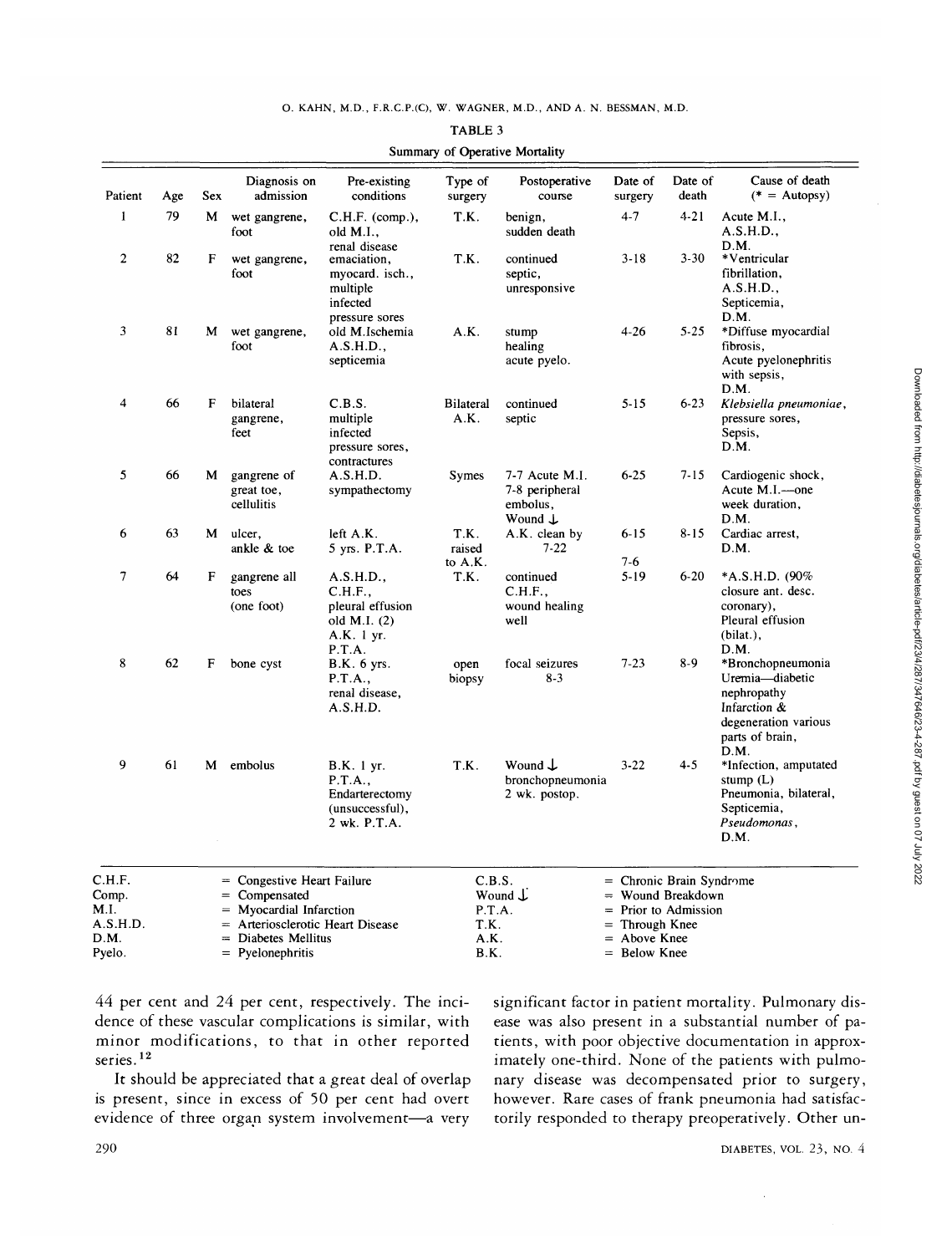favorable factors, such as muscle contractures, decubitus skin ulcers, organic mental syndromes and gastrointestinal problems, were rarely encountered.

A most controversial and variable factor, having a very appreciable influence on patient morbidity and mortality, is the decision as to optimal site and time of amputation. Our experience here, as that of others cited previously, is difficult to quantitate and may never be resolved. The swing toward more conservative medical-surgical treatment, however, is replacing the more aggressive surgical high single amputations of a bygone era. This method has a lower mortality and possible morbidity, better rehabilitation potential, and thus a general increase in preservation of human economy.<sup>6,9</sup> The below-knee site was most common at 44 per cent, similar to others reported. The merits of this site as outlined by Hoar and Torres<sup>13</sup> will not be amplified in this report. Many of our patients received a BK amputation as a secondary procedure. The longer postoperative course is more than compensated for by the good rehabilitation potential as compared with the AK site, even though there is a slightly higher incidence of poor healing.

The staged "Symes" operation, common in our study (36 per cent), has been very uncommon in other studies for obvious reasons, namely that of poor healing (ischemia) and danger of bony nonfusion.<sup>4</sup> This type of amputation (end-bearing stump with bony union), although low in morbidity and mortality and with good rehabilitation potential and short hospital stay, if there is primary healing, nevertheless has a high incidence of nonhealing, infection, and consequent reamputation at a higher site. This was confirmed in our study.

The transmetatarsal and "transtoe" amputation sites as primary procedures were not as common in our series as in others.<sup>5,9,14</sup> This was probably because of the extent of the disease and the high percentage of a higher amputation within two years. Incision and drainage were uncommon as a primary procedure because of the extent of ischemic changes and consequent need for higher amputation later as others had reported previously.<sup>9</sup> The extent of clinically apparent vascular disease was also a primary factor in abandoning early angiography, for the most part. Two guillotine amputations were achieved as a semi-emergent procedure, one on a patient with a *Clostridium welcbii* infection who survived, and the second on a very toxic patient who died (case 3, table 3). The principles of lowest amputation for maximal mobility (rehabilitation potential) and lowest mortality must again be weighed against higher primary amputation with

higher mortality and far less rehabilitation potential.

The average length of postoperative hospital stay for all procedures was two months (range of four days to nine months), which was similar to others who report one to three months. Patients were not discharged until good healing was secured, for the most part, and the rudimentary principles of rehabilitation had been established. Needless to say, not all our patients—especially the AK amputees—were fully rehabilitated to ambulation. Our experience was similar to studies already cited by others in this regard, although at the time of this report, final evaluation data were still unavailable. It would appear, however, that over 60 per cent of knee and lower amputation patients will be ambulatory and independent in activities of daily living.

Contrary to other reports, $4$  regional and spinal anesthesia was rarely if ever used in our patients; instead, almost all were managed under general endotracheal anesthesia. It should be appreciated that general anesthesia with all its complications when liberally used on fragile patients, regardless of the extent of the procedure, is a definite factor in mortality, e.g. hypostatic-aspiration pneumonia. In spite of all the various favorable and unfavorable factors, our mortality was considerably less than that reported in comparable patients.<sup>4-6</sup> Temperature gradients, oscillometry, and angiography were not objectively documented in the majority of our patients, although distal pulses below the femorals were absent in nearly half (44 per cent). The causes of death were similar to those reported by others.<sup>12</sup> It is of interest to note that, although our study group involved more females than males, the mortality in males was slightly higher  $(5:4)$ .

All measurable risk factors are markedly similar to those of previous series reporting 22 to 25 per cent mortality rates. Hoar and Torres<sup>13</sup> report a mortality of 7 per cent versus 9 per cent in our study. However, their series differs in several major aspects:

1. There were no cases of gangrene or uncontrolled sepsis above the ankle.

2. In general, the lesions involved only the toes or the heel (in our series, 38 per cent involved the entire foot and 13 per cent the leg).

3. Sepsis was usually regressing (in our patients, surgery was frequently necessary because of advancing sepsis).

4. All operations were BK amputations (in our series, 14 per cent had AK and 13 per cent TK amputations).

5. Different patient population (private, possibly